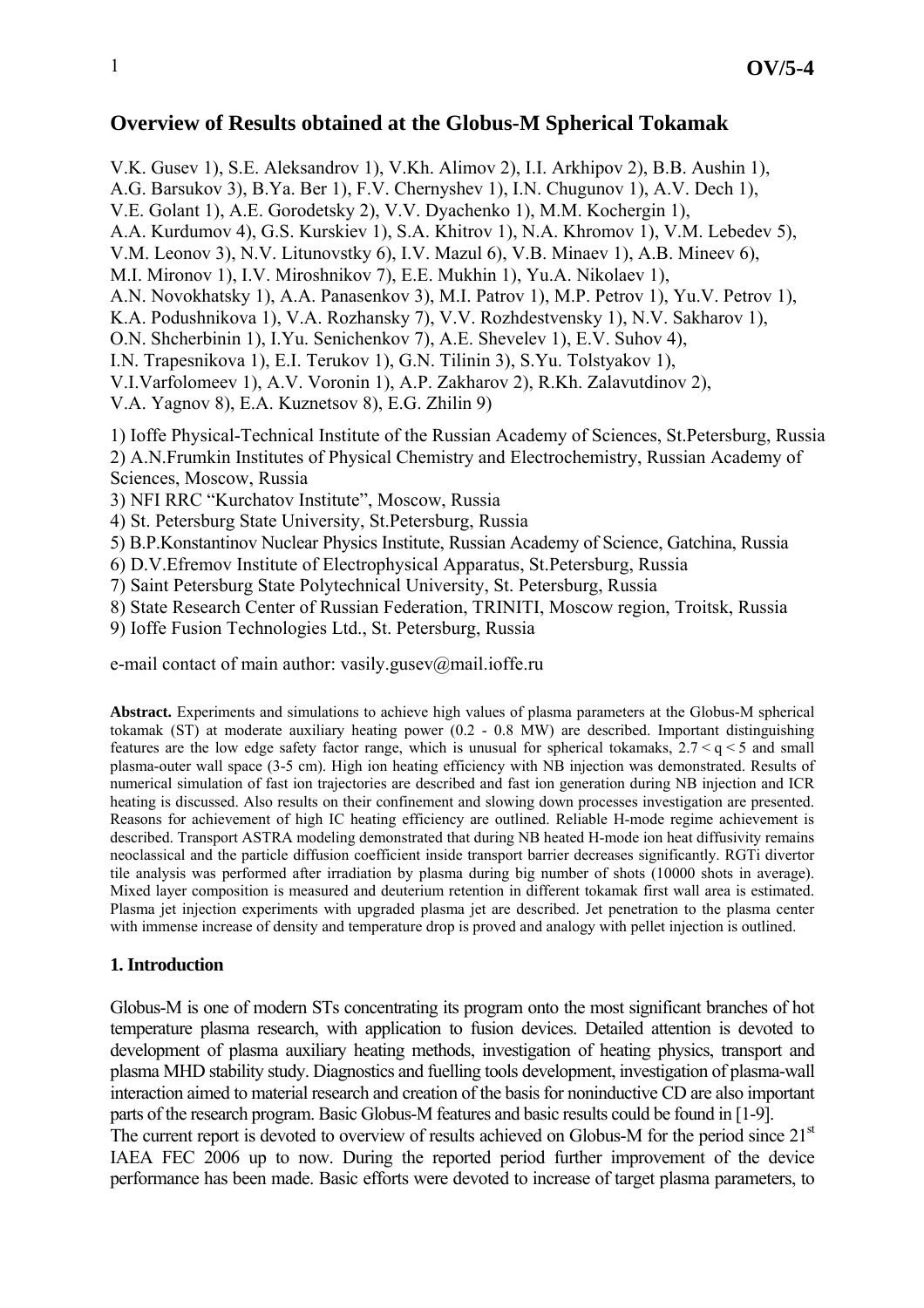NBI system improvement, heating physics clarification in ST conditions, H-mode study, development of diagnostics, investigation of plasma-wall products and deuterium retention, and the upgrade of the plasma jet injection method for tokamak fuelling purpose.

#### **2. Plasma auxiliary heating and fast ion confinement**

The basic plasma auxiliary heating method in Globus-M is the neutral beam (NB) injection of a deuterium or hydrogen atoms. Typical NB parameters are 0.3-0.8 MW of beam power and 20-29 keV of beam energy [9, 10]. The NB heating physics in ST conditions was studied on few machines only [11, 12, 13] and requires further clarification. The second auxiliary heating method is the ion cyclotron resonance (ICR) heating in a frequency range corresponding to the fundamental harmonic of a hydrogen minority in deuterium plasma. Such a method is under the test on STs for the first time. Typical range of ICR parameters is frequency 0.7 - 0.9 MHz and power 0.1 - 0.3 MW [6].

The heating experiments on Globus-M have an important difference as compared to other STs. At first Globus-M is a small dimension tokamak: the plasma major radius is  $R\sim 0.36$  m, the minor radius, a~0.24 m, the aspect ratio, A=R/a~1.5, the plasma vertical elongation  $\kappa$ ~1.5÷2. Due to strong toroidicity the toroidal magnetic field changes along the major radius from 1.1 T to 0.23 T from inner to outer border. The typical NB footprint is comparable with plasma cross section. Also the vacuum length of heating wave exited by antenna loop during ICRH exceeds the plasma dimensions. Moreover, at such conditions fast particle orbits span over a wide plasma region. Such sophistications make heating physics investigation of primary importance. Secondary in Globus-M specific heating power deposition could reach high value of  $2\div 3$  MW/m<sup>3</sup>. And finally experiments in Globus-M are ordinary conducted at unusually low (for STs) safety factor range  $2.7 < q_{95} < 5$  $(0.8 < q_{\text{cyl}} < 1.4)$  and small plasma-outer wall gap (3-5 cm).

**2.1. NBI heating.** During NB heating investigation fast ion performance was studied by charge-exchange (CX) diagnostics. The diagnostics consist of two neutral particle analyzers (NPA) of ACORD type [14]. The equipment arrangement is shown in Fig.1. Chosen NPA arrangement provided data about trapped ions  $(L$  NPA ACORD-12), as well as about passing ions (// NPA ACORD-M) and made possible study of fast ions generated during NB and ICR heating experiments [15]. Estimates predict noticeable first orbit and shine through losses of the beam ions in a low toroidal magnetic field and in small size plasma at low plasma density. Experiments to study deceleration physics of NB produced fast ions were performed. The slowing down energy spectra measured during NB coinjection into deuterium plasma are shown in Fig.2. Solid line corresponds to the theoretical prediction of slowing down due to coulomb collisions [16]. Particle flux steps at energies  $E_b/2$  and  $E_b/3$  are clearly defined. Direct losses were estimated on the basis of beam particle trajectory simulations [17] and were taken into account. The magnetic field geometry was reconstructed from magnetic measurements with the EFIT code [18]. The spectra waveforms (Fig.2) well correspond to the fundamental coulomb collision slowing down process with corrections to the direct beam ion loss prediction (20 % for H-beam and 40 % for D-beam). In spite of difficulties mentioned above and relatively high beam ion losses predicted at low target plasma



*FIG. 1. Apparatus arrangement at the Globus-M tokamak.* 



*FIG. 2. Slowing down energy spectra measured during H-NBI and D-NBI*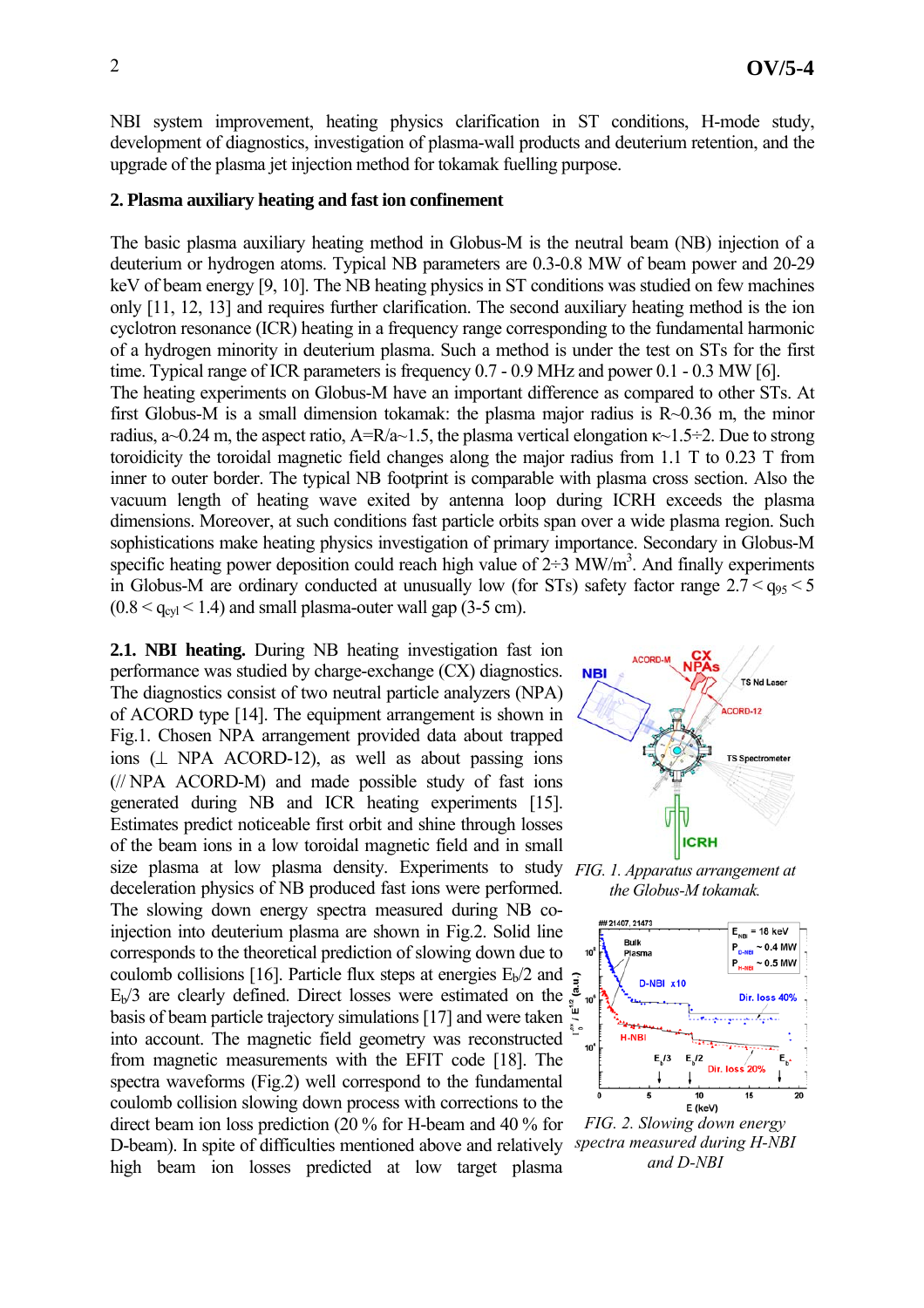densities [10], high ion heating efficiency was demonstrated in Globus-M. With NB power  $P_{NR} = 0.8$  MW and  $E_b = 25$  keV ion temperature increased  $\sim$ 3.5 times from the OH value and reached  $\geq$ 0.75 keV value during NB injection (Fig.3). In this  $\vec{F}$ experiment the ion temperature is 1.5 times greater than electron temperature. Later on the experiment with "overheated" ions was repeated in other conditions. Direct beam orbit losses were decreased two times due to the shift of plasma column towards the inner wall by  $\sim$  5cm. The ion temperature increase during shifted plasma NB heating is about 2.5 times higher than in normal (non shifted) column [15]. Numerical orbit simulation shows that currently NB generated fast  $D^+$ ions with the energy up to 25 keV could be confined inside a wide region of plasma in Globus-M. The maximal energy of confined ions during co-injection is limited in conditions of Globus-M (plasma current 200 kA) by high energies 50-70 keV. However high energy ions are confined in quite narrow zone and experience high losses outside it, [19] and further optimization of NB heating in Globus-M is desirable.

 $0.5$  $0.0$ Nonetheless, NB heating produces high energy content and improves MHD stability of Globus-M plasma. Temporal evolution of plasma parameters in one of the  $10.0$  $5.0$ record shots is shown in Fig. 4.

**2.2. Ion cyclotron heating.** ICR heating experiments at the fundamental harmonic of light atomic mass (hydrogen) minority in deuterium plasma were performed in the Globus-M spherical tokamak. Such a heating scheme was used in spherical tokamaks for the first time. Wide range of "minority" concentration in deuterium plasma,  $n_H/(n_H+n_D) \approx 10-70\%$  is a specific feature of Globus-M experiments. Experiments with single loop antenna launcher, exciting broad spectrum (N<150) were performed and results were compared with numerical simulations of fast magneto-sonic wave propagation and absorption in Globus-M [6]. It has been found that at optimized experimental conditions, which require displacement of second harmonic resonance beyond the launcher, presence of reflecting walls, surrounding antenna and big power fraction launched into the short wave part of the antennae spectrum the heating efficiency is high enough. Doubling of ion temperature

"minority" concentration [6]. The absorption of fast magnetosonic waves in plasma is accompanied by generation of hydrogen suprathermal

at 200 kW of launched power could be achieved at high



*FIG. 3. Record ion temperature during NBI heating in Globus-M. ● - Measured by NPA,*  ♦ *- Corrected to plasma opacity.* 



*FIG. 4. Temporal evolution of plasma parameters in the Globus-M shot with record values of stored energy and beta normalized.*



*FIG. 5. ICRH "tail" temperature dependence on the specific power deposition per single particle. Dashed line theory "tail" temperature dependence at*   $P_{ICRH}/C_H$   $nl^2 > 1$ , solid line *experimentally observed "tail" temperature limit.*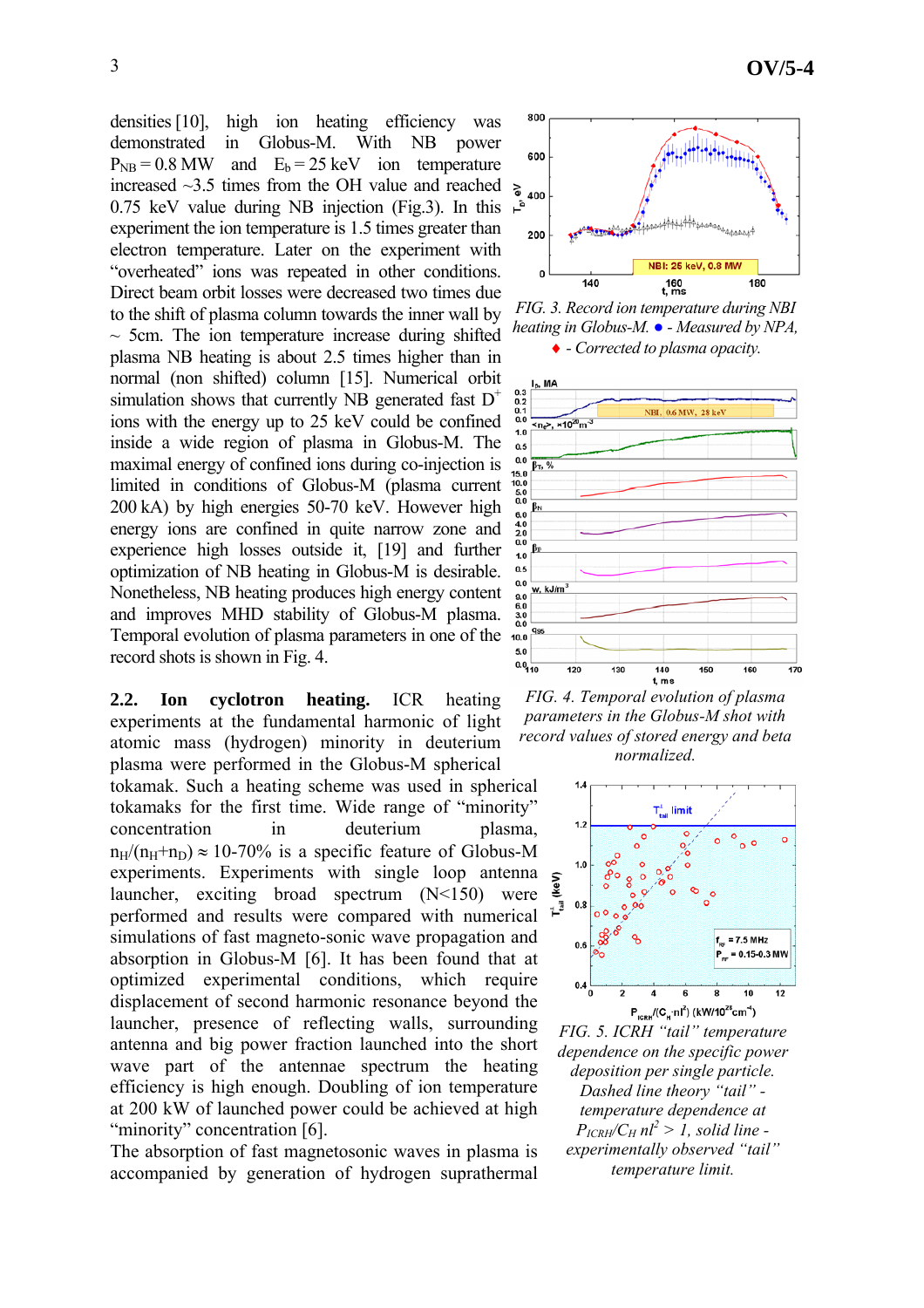ions. CX energy spectrum of light atomic mass minority (hydrogen) analysis reveals that it consists of two parts. One represents the thermal part and another one is so called high energy tail. Due to the tail slope one could define the tail "temperature". According to classic ICR heating theory, developed for conventional tokamaks, the tail temperature is linearly dependent on Stix parameter [20, 21]. This is not the case in ICR heating in ST. In our experiments RF power input per single particle (roughly Stix parameter) was changed by the factor of 25. At the same time the tail temperature changed only two times and remained below 1.2 keV. The experimental data are presented in Fig.5. The dashed line show theoretical prediction for conventional tokamak, the solid one is the experimental limit in the case of Globus-M. It indicates that the RF power absorbed by minority ions from the tail is limited. We assumed that this limitation was connected with finiteness of energy of accelerated minority ions. In other words the minority ions undergo first orbit losses if they

exceed some maximal energy  $E_{\text{max}}$ . Using the observation of CX flux decay after RF termination, the maximal energy of accelerated protons was estimated as  $E_{\text{max}}$  15 keV [15]. To prove the experimental data trajectory simulations of minority ions in the Globus-M magnetic field, reconstructed using the EFIT code, were performed. Figure 6 demonstrates the fast ion banana orbit (left) and the map of banana orbit tip positions for different Emax (right). Solid oval line indicates the plasma last closed flux surface (LCFS).  $\omega_H$ line shows the position of the



*FIG. 6. Left - Banana trajectory of 10 keV proton Right – Zones of different energy fast protons confinement (labeled). Solid red (oval) – LCFS.* ω*H - IC resonance position for H<sup>+</sup> .* 

cyclotron resonance for the hydrogen fundamental harmonic  $\omega_H$ . This map could be regarded as zones of fast proton confinement in Globus-M poloidal cross-section born with different energies. As can be seen  $E_{\text{max}}$  is about 15 keV for protons having the banana orbit tips near the fundamental harmonic region. This correlates well with the value estimated from experiment. One should keep in mind that in the Globus-M condition considerable part of FMS wave power can be transmitted to plasma ions without producing ion tails through Bernstein wave conversion. This may partly explain the heating efficiency increase especially at higher hydrogen concentration.

### **3. High plasma confinement regime**

Reliable transition into high confinement regime (H-mode) was achieved in Globus-M after changing of the toroidal magnetic field direction. The toroidal magnetic field became parallel to the plasma current direction. Ion ∇B drift is directed towards the lower X-point, which is usually placed inside vacuum vessel. L-H transitions are recorded in OH regime, in NB and IC heating regimes both in limiter and divertor configurations. Different events could trigger the H-mode (MHD, gas puff, etc.) [22]. The change of the toroidal magnetic field direction also improved the plasma performance in the L-mode. Radiation losses decreased two times, plasma internal inductance decreased  $\sim$ 20%, loop voltage decreased  $\sim$ 20÷30% accompanied by some increase of the plasma energy content. The possible reasons can be connected with the spontaneous reduction of error magnetic fields after toroidal field redirectioning.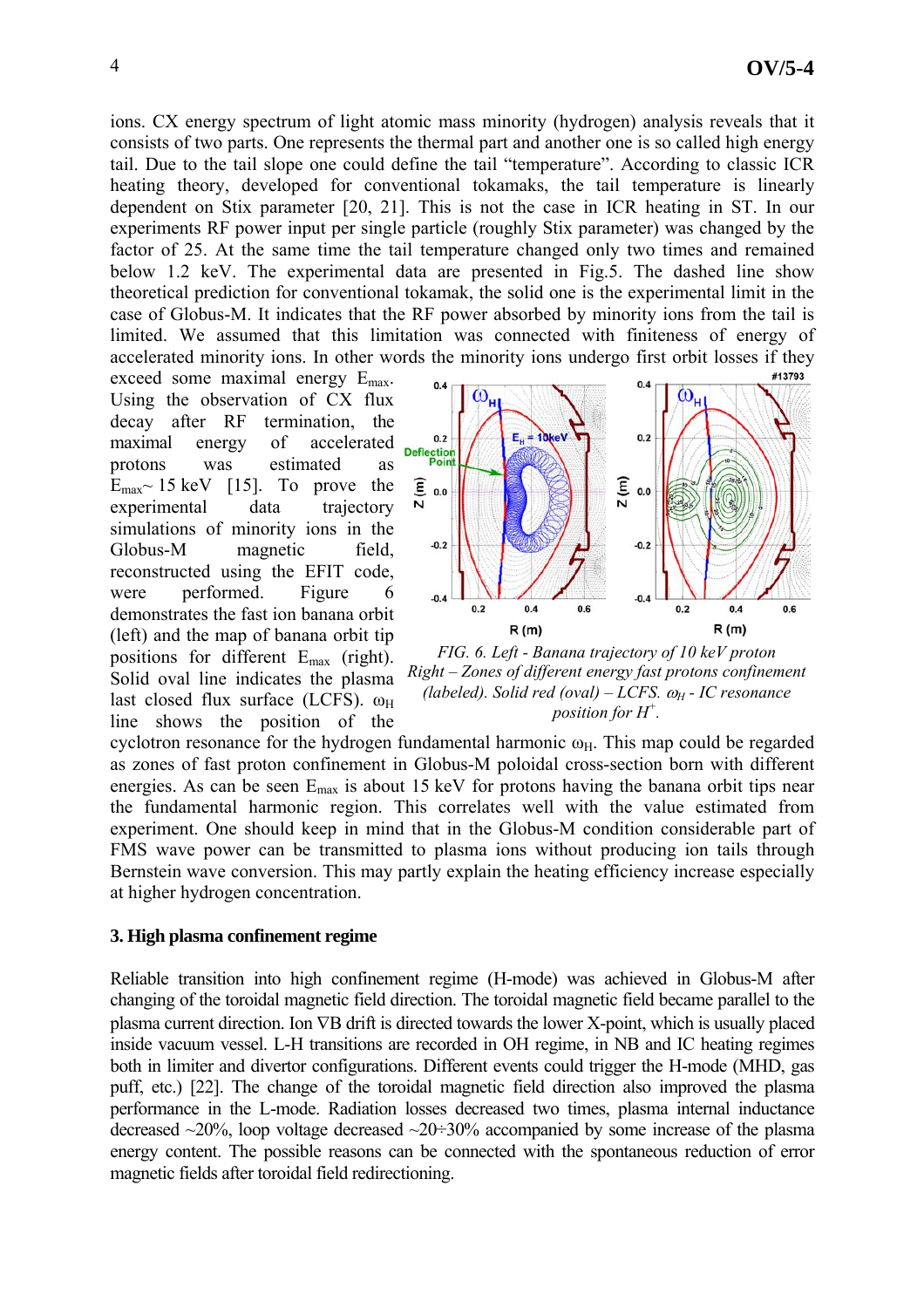**3.1. Ohmic H-mode.** Temporal evolution of plasma parameters in ohmic H-mode, shot #21987, is shown in Fig. 7. The L-H transition took place in the initial phase of the plasma discharge, triggered by gas puff reduction. In the phase of the transition the OH power does not exceed  $P_{OH} \leq 0.3$  MW. Transition is followed by a formation of a steep gradient in the electron density profile near the separatrix and a flat density distribution over the plasma volume. Sometimes characteristic "ears" are formed on the density profile at the initial stage of the H-mode regime [22].



Experimentally measured values of the plasma ion and electron temperatures, density and plasma loop voltage were used as the input parameters for the 1D ASTRA code simulations [23]. The transport model is described

in [24]. The ion energy transport was simulated by the neoclassical NCLASS code [25], which was incorporated into the ASTRA package. Electron transport coefficients were prescribed. For simulation simplicity the radial  $\chi_e$ dependence was not

*FIG. 7. Time evolution of plasma parameters in OH H-mode. Shot #21987.* 



*Shot#21987, quasistationary phase.* 

included,  $\chi_e(r)$  const. The transport coefficients were adjusted to provide consistency of the fitted density and temperature profiles and fitted plasma voltage to the experimental data. The measured and simulated density and temperature profiles are shown in Fig.8a and 8b. The resulted transport coefficients providing experimental and simulated data adjustment are shown in Fig.9. In the figures the normalized minor radius is defined as  $a_w/a_b$ , where  $a_w$  is a half-width of a current flux surface in a midplane and  $a<sub>b</sub>$  is its boundary value. Plasma thermal energy content simulated by ASTRA is in a good agreement with the energy content reconstructed from magnetic measurements with the EFIT code [26]. The plasma thermal energy content reached the value about 2.5 kJ, and the energy confinement time  $\tau_{E}$  –8÷10 ms. This value is consistent with the ITER scaling IPB98(y,2) [27].

#### **3.2. NBI heated H-mode and threshold power estimate.**

Stable L-H transition was observed during the NB injection. All characteristic H-mode features are demonstrated in NB heated H-mode, including ELMs. During transport analysis it is found out that the same difficulties, which complicate NB heating experiments in Globus-M plasma, are applicable also to the numerical simulations. For simulation of the transport processes in NB heated H-mode the ASTRA code was also used [23]. NBI subroutine was specially revised for the Globus-M tokamak parameters. Typical plasma shot traces in NB heated H-mode discharge # 19518 are shown in Fig.10. The transport simulations were performed with the details presented in [24].

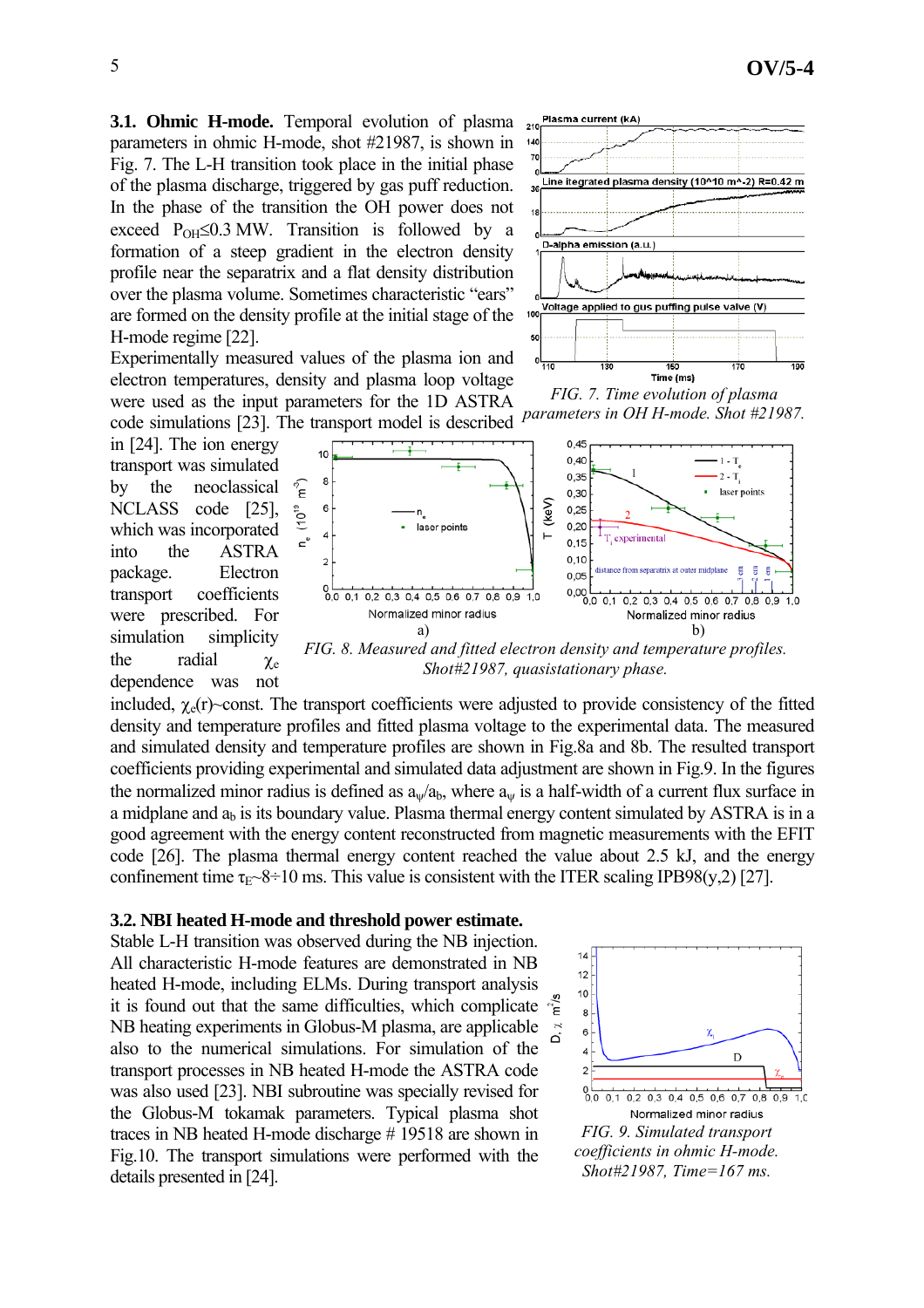The major result of transport simulations is that common features of both ohmic and NB heated H-modes are basically the same, i.e. transport barrier is created on the density profile only and is not present on the ion and electron temperature profiles. The particle diffusion is significantly suppressed by the inside transport barrier which is formed near separatrix (~10 times) and particle diffusion coefficients fell down below D~0.6m<sup>2</sup>/s during both OH and NB H-modes. Ion transport did not change significantly from L to both H-mode states. It 1500 remained neoclassical with  $\chi_i \sim 2 \div 6$  m<sup>2</sup>/s across the plasma radius. The strong variation was detected only in electron heat diffusivity. It changed from  $\chi_e \sim 10 \text{ m}^2/\text{s}$  in the L-mode to  $\sim 8$  $m^2$ /s in NB H-mode and significantly decreased down to  $\sim$ 1.2 m<sup>2</sup>/s in ohmic H-mode. A difference in electron heat



*FIG. 10. L-H transition in the NBI heated Globus-M shot # 19518.* 

diffusivity between two H-mode discharges is in qualitative agreement with ITER IPB98 $(y,2)$ scaling,  $\chi_{e}$   $\sim$  1/ $\tau_{E}$   $\sim$  P<sub>tot</sub> 0.69/n<sup>0.41</sup>, since in the NB H-mode density is twice lower and heating power is twice higher. Quantitative agreement is not reached yet and no adequate explanation of discrepancy between electron heat transport coefficients in two H-mode regimes exists. Choosing more sophisticated radial dependence, other than  $\chi_e(r)$ =const, may decrease disparity, but strong difference between two selected discharges in electron transport will be conserved. Currently due to rather poor transport analysis data base in Globus-M we could not define proper dependence of  $\gamma_e(r)$ , but we can declare the evidence of electron temperature transport barrier absence.

The ASTRA code simulation revealed that the L-H transition was accompanied by an increase of the electric field (poloidal rotation) shear in the transport barrier region [28]. The critical shear value is about  $10^6$  s<sup>-1</sup>, which is of the order of values typical for ASDEX-Upgrade and MAST [29]. This corresponds to the conception of the turbulent transport suppression. The L-H transition occurs when the heat power absorbed by ions exceeds the transition power threshold. The threshold power for the case of the Globus-M conditions calculated in accordance with the international database [27] is  $P_{L-H} \approx 50$  kW. In ohmic H-mode this power may be transferred to ions by electron heat flux at the densities higher than  $2\times10^{19}$ m<sup>-3</sup>. That is the case for the discharge # 21987. In the case of discharge # 19518 the density is lower and the power flux from electrons is insufficient and auxiliary NB power absorbed by ions resolve the threshold problem. Typical power transferred to ions in the L-mode due to electron-ion exchange is below 50 kW at densities referred above in spite of relatively high ohmic power  $\sim$  300 kW [24].

#### **4. Plasma-wall interaction study**

A big power flux to the first wall is a feature of the Globus-M tokamak. Keeping in mind high specific power deposition  $(2\div 3 \text{ MW/m}^3)$  and power flux "focusing" effect along the magnetic separatrix footprint the power flux density could reach several  $\text{MW/m}^2$  on the divertor plates. Also a small gap between plasma and the first wall in Globus-M makes plasma facing material choice a crucial issue. At present about 90% of the in-vessel surface faced to plasma is protected with tiles manufactured from RGTi type of graphite which is doped with 2 at.% of Ti and 0.3-0.7 at.% of Si [30, 31]. Figure 11 shows the first wall picture of Globus-M. Carbo-



**tiles Divertor tiles limiter Open area Central column** *FIG. 11. Plasma-facing surface (first wall) of the Globus-M vacuum vessel.*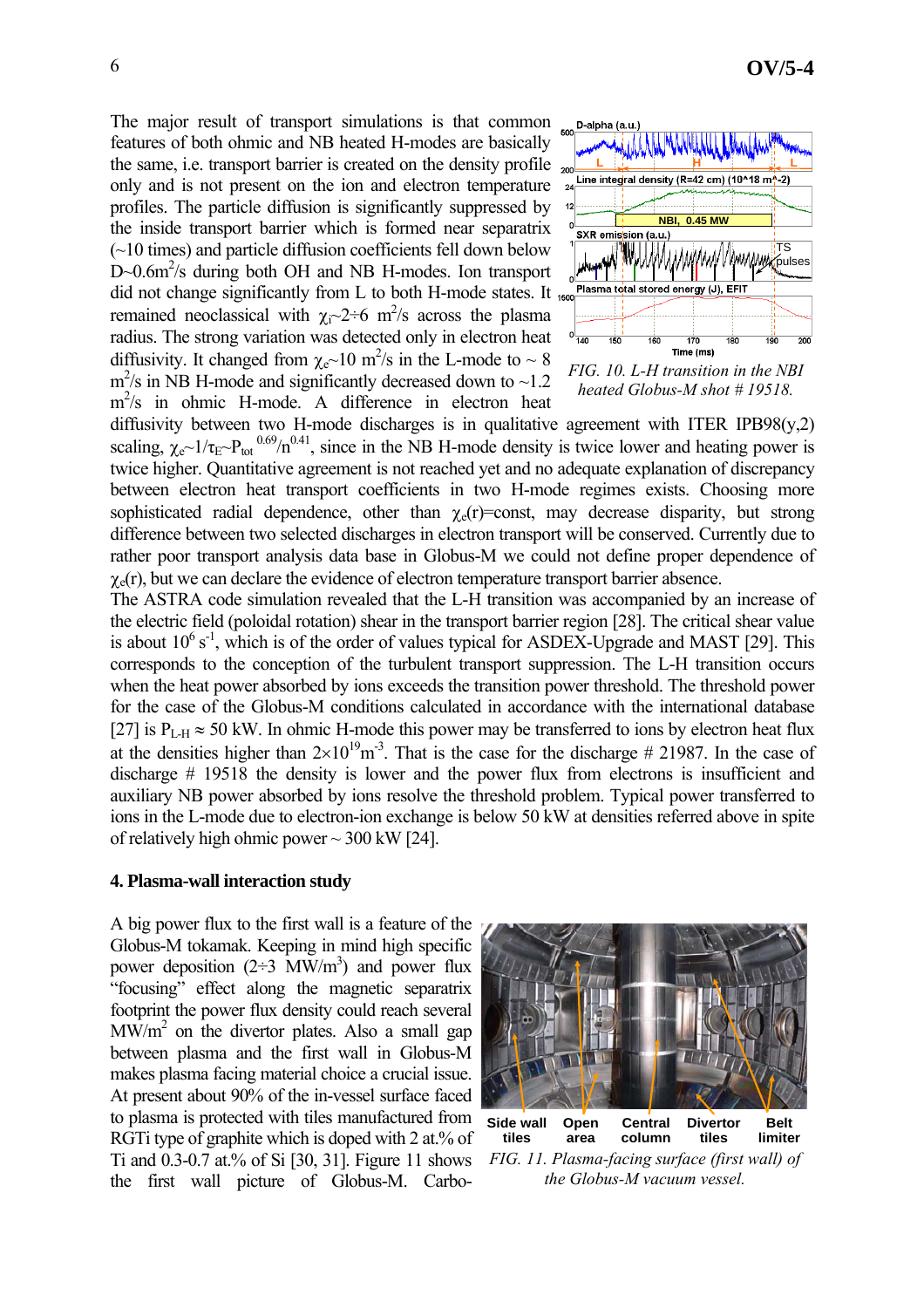boronization procedure based on decomposition of dodecarboran powder  $(B_{10}C_2H_{12})$  in He glow discharge is used for vessel conditioning [32]. Boron is one of the main components of a primary protective layer deposited onto first wall surfaces and is responsible for impurity and hydrogen isotope absorption [33]. Chemical composition was analyzed and structural-phase analysis was made of the deposits (mixed layers) obtained during primary carbo-boronization procedure and their following modification during plasma-wall interaction in Globus-M.

### **4.1. Sampling and analysis.**

The lower part of the Globus-M poloidal crosssection with a magnetic plasma configuration enclosed is shown in Fig. 12a. Divertor RGTi graphite tiles are marked (1-7). Part of the RGTi tiles and samples (stainless steel) were extracted from the vessel after interaction with plasma. The tiles from the zone of direct plasma fluxes to the wall were exposed during  $\sim$ 10000



*FIG. 12. Left – lower part of Globus-M. Numbered are divertor RGTi tiles and samples exposed to plasma. Right – Deuterium retention coefficient in different areas of the Globus-M first wall.* 

discharges (exposition time  $\sim$ 1000 s), the stainless steel samples, installed in "shadowed" zones (screened from direct plasma fluxes), were exposed to 2800 plasma discharges (exposition time ~300 s). Electron probe microanalysis [34], scanning electron microscope and X-ray diffraction methods were used for the analysis. Deuterium depth profiles in layers deposited onto divertor tiles were determined by the  $D(^{3}He, p)^{4}He$  nuclear reaction in a resonance-like technique with the analyzing beam of  $^{3}He$  ions (E=0.69-3.2 MeV) together with the computer program SIMNRA [35, 36]. Mixed layers in "shadowed" zone were analyzed by Rutherford backscattering spectrometry and nuclear reaction analysis with an electrostatic accelerator of deuterons (E=1 MeV). The boron/carbon and deuterium/carbon ratios in deposits were determined by comparing alpha and proton particle yields in <sup>10</sup>B(d, $\alpha$ )<sup>8</sup>Be and <sup>12</sup>C(d,p)<sup>13</sup>C reactions, respectively. Deuterium upper content limit was estimated from the reaction of  $D(d,p)^3H$  [37, 38, 39]. Deuterium release from "shadowed" zone samples was studied by thermal desorption spectroscopy (TDS) [40]. Residual contents of boron, carbon, silicon and titanium in the samples after their annealing during TDS and after mechanical removal of surface films were measured again.

**4.2. Divertor zone analysis results.** In the zone exposed to direct plasma fluxes, RGTi divertor tiles did not suffer from destruction. At least inside 10 µm surface layer depth after 3-year of tokamak operation no structural changes were recorded. RGTi material remained in well graphitized and textured mode with a basic plane faced to plasma. Graphite matrix contained also TiC inclusions which were well identified by X-ray diffraction. All the divertor tiles, experienced direct plasma interaction, were covered by mixed layers contained carbon, boron, oxygen and practically all the elements of vessel construction units.

During thermodesorption analysis intensive deuterium release took place in the temperature range 600-900 K (Fig. 13a) which is significantly less than an initial temperature of deuterium release from RGTi graphite exposed to deuterium plasma [40]. This confirmed that deuterium was basically captured by the mixed layers. Deuterium concentration in the divertor tile deposits was not more than 7-8 at.% (i.e.,  $\sim 10^{18}$  D/cm<sup>2</sup>) after 10000 tokamak pulses [41]. Minimal deuterium concentration corresponded to the maximal power flux zone. Deuterium concentration in the bulk of RGTi tiles did not exceed  $2\times10^{-3}$  at %.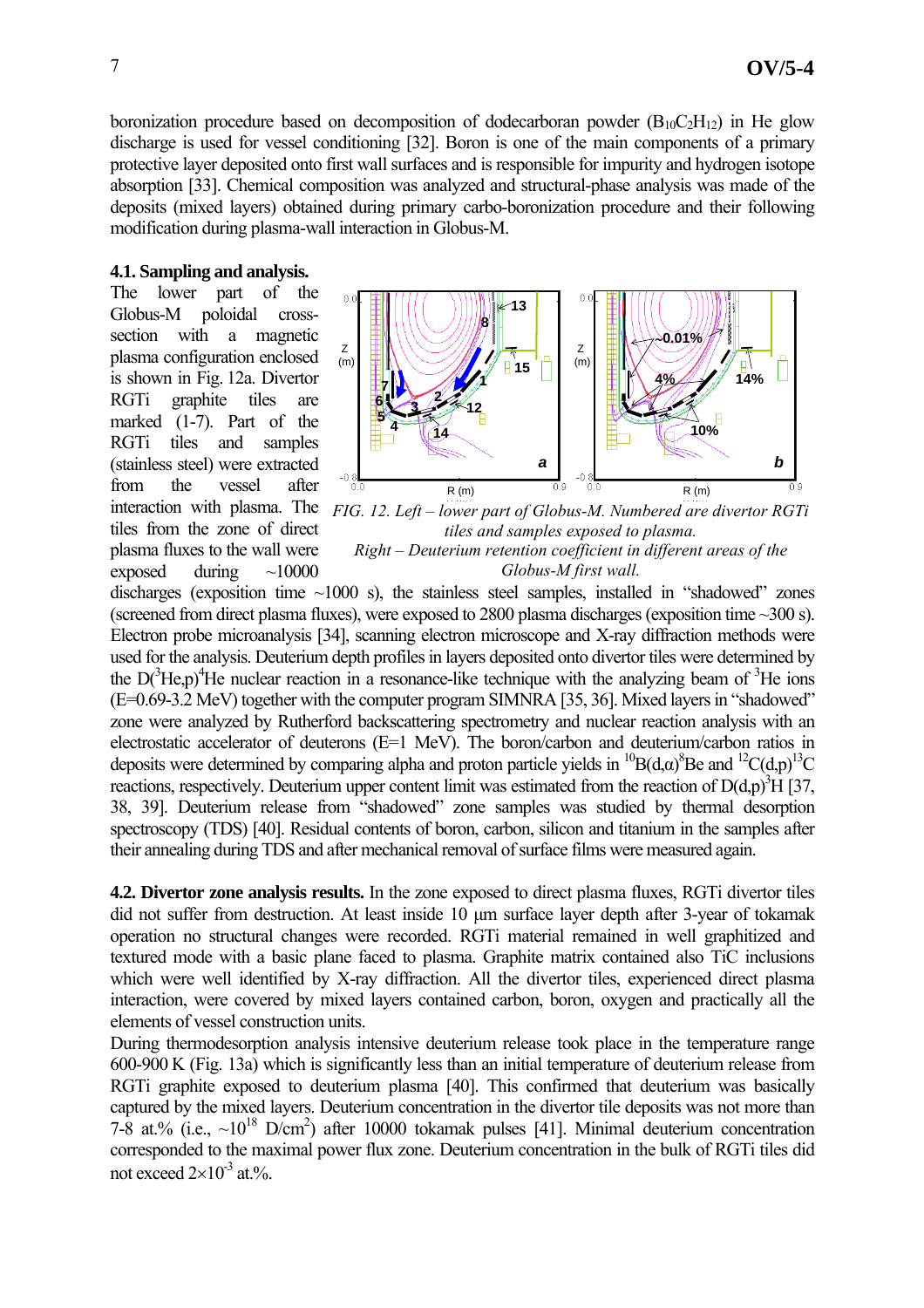## **4.3. Zone "shadowed" from direct plasma fluxes to the wall.**

In the "shadowed" zones, which were screened from direct plasma flows, deposits were characterized by well developed surface (Fig. 14). They had a structure typical for hydrogenated amorphous carbon. Except basically amorphous carbon phase the deposit also contained particles of well graphitized carbon, titanium carbide (TiC) and iron oxide (Fe<sub>2</sub>O<sub>3</sub>). The layers also contained main stainless steel components (Fe, Cr, Ni) as well as O, Si and Ti. Boron concentration in the deposits was lower than carbon one. Deposits accumulated a significant amount of deuterium. The data on the deuterium accumulation in deposits are presented in the Table. The data due to nuclear resonance analysis (NRA) and thermodesorption (TDS) data are presented at the left. On the right in the same table carbon and boron areal density in mixed layers before/after annealing at 1100 K are presented due to electron probe microanalysis (EPMA) data.



*FIG. 13. (а) – Deuterium thermodesorption spectrum for the divertor tile 4. (b) – Deuterium thermodesorption spectrum for the deposit on sample 12. Linear heating rate is 3.2 K/s* 

| Sample | Deuterium content, $10^{16}$ at/cm <sup>2</sup> |                   | C, $10^{16}$<br>at/cm <sup>2</sup> | $B, 10^{16}$<br>at/cm <sup>2</sup> |
|--------|-------------------------------------------------|-------------------|------------------------------------|------------------------------------|
|        | NRA data                                        | TDS data          | EPMA data                          |                                    |
|        |                                                 | (released $D_2$ ) | before/after annealing             |                                    |
| 12     | $<$ 200                                         | 46                | 165/80                             | 165/31                             |
| 14     | <125                                            | 56                | 86/25                              | 186/17                             |
| 1٢     | :43                                             | 15                | 36/10                              | 36/16                              |

TABLE. THE MAIN ELEMENTS OF DEPOSITED LAYERS.

In spite of intensive deuterium release which was started at 600-700 K (Fig. 13b), only part of the trapped deuterium was desorbed during TDS process (Table - middle). Subsequent analysis of the annealed samples showed that the deposits were partly sublimated (Table – right) and part of deuterium was released as volatile compounds with boron and carbon.

Deuterium retention estimate was made relying upon the presented data. The retention coefficient (the ratio of the captured to the total deuterium amount injected during each tokamak pulse) in

Globus-M is  $R_{e} \sim 28\%$ . This does not contradict the data obtained from other tokamaks 3-30% [42]. The deuterium retention coefficient for different in-vessel zones is the following: in the "shadowed" zone deposits, *Ret~*14% (half of the captured deuterium); inside vessel port deposits,  $R_{e\tau}$  10%; in the zone exposed to direct plasma fluxes,  $R_e \sim 4\%$ . The deuterium retention is attributed to different areas indicated in Fig. 12b.

Main processes of protective carbon-boron layer modification inside the Globus-M tokamak equipped for the first time by RGTi graphite manufactured are described in [43-45]. The complex mixed layers formed from protective carbon-boron layers and in-vessel component elements are amorphous and trap deuterium.



*FIG. 14. Scanning electron microscope micrograph of the deposit on the sample 12. The deposit surface is quite rough.*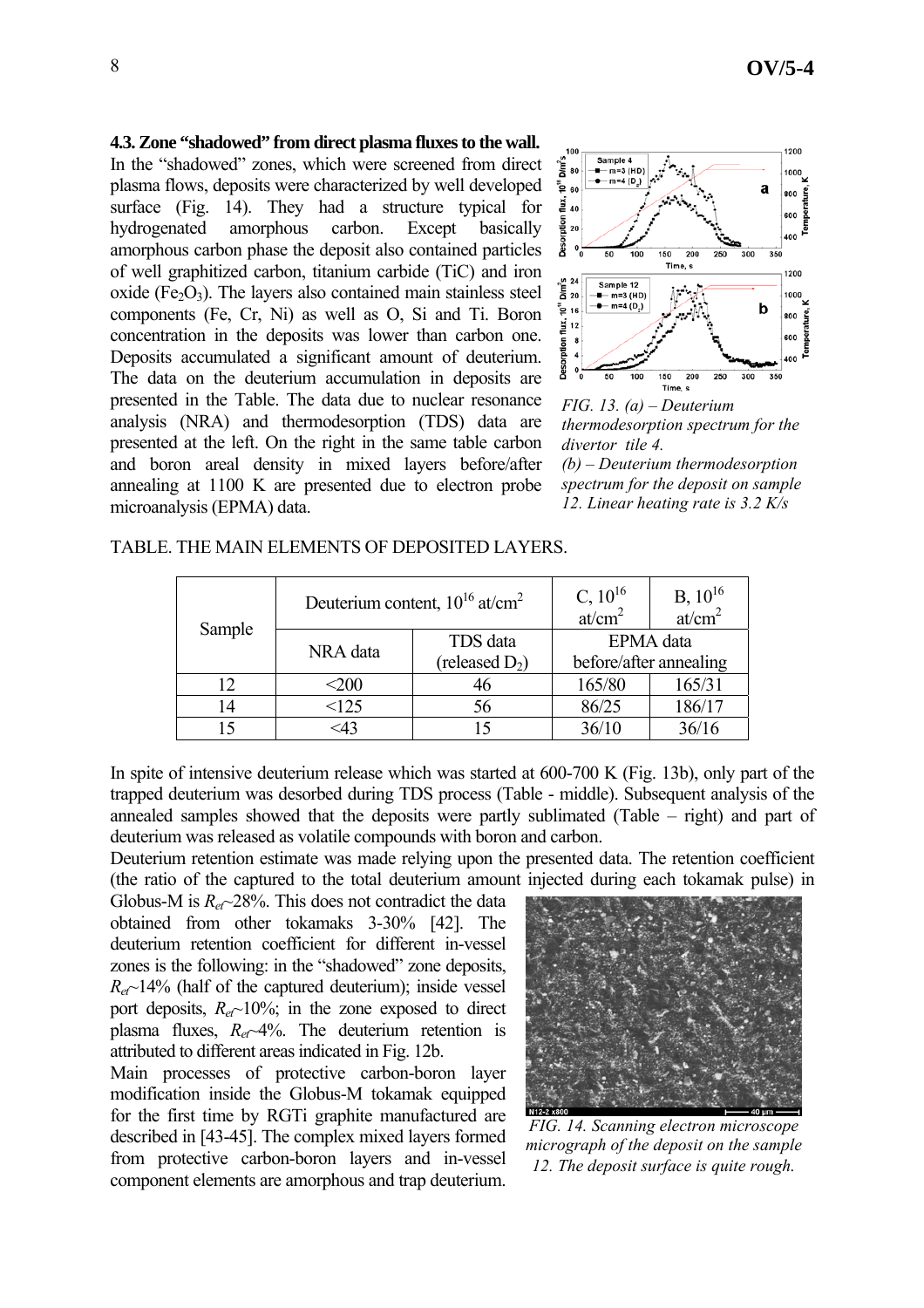Deuterium is easily released from amorphous noncrystalline layers at moderate heating temperature (700-800 K) оr under intensive plasma fluxes partly in the form of volatile boron or carbon compounds, in crystalline layers much higher temperature is required for deuterium release [46].

#### **5. Central fuelling of plasma column**

The fuelling method of high speed, high density plasma jet injection is developed at Globus-M. Two stage plasma gun, with explosive method of gas feeding of a coaxial accelerator permits to combine necessary merit of the fuel injector – high density and speed of the jet with high purity of the substance [47]. The mechanism of the jet penetration through magnetic field was proposed, and a deep penetration into tokamak plasma (far beyond separatrix) was demonstrated [48].

**5.1. Experiments on high speed jet injection into Globus-M.** The following jet parameters were achieved in a test bench experiments: maximal density more than  $2\times10^{22}$  m<sup>-3</sup>, total number of accelerated particles  $(1-5)\times10^{19}$ . The jet energy measured with a calorimeter increased to 200 J. The jet speed was measured by streak-camera jet radiation recording. Figure 15 shows the image sweep across the sleet of jet propagating along the slit away from the gun muzzle. One can see that the plasma jet consists of several fractions, each of them propagating with its own velocity from 100 to 250 km/s according to different slopes of the strips. The presence of intensive impurity lines radiation is not recorded with a survey spectrometer.

Experiments on Globus-M were carried out at two different plasma gun positions shown in Fig. 16. The



*FIG. 15. Streak camera frame of the jet radiation observed through a narrow slit; shot 13898 – perpendicular view.* 



*FIG. 16. Horizontal Globus-M cross-section. Red circles are TS measurement points.* 

target plasma parameters were: the plasma current,  $I<sub>n</sub>=200$  kA, the toroidal field,  $B<sub>T</sub>=0.4$  T, the average density,  $\langle n \rangle = (2.5) \times 10^{19} \text{ m}^3$ . The plasma jet was injected from the low field side in the major radius direction, through a ports (marked by 1 and 2 at Fig.16) placed in the equatorial plane. The Thomson laser beam, spatial laser points at which measurements were taken, the video camera position are also shown. The port 2 is shifted by 180 degrees in toroidal direction from the cross section, where temperature and density measurements were made. Electron temperature and density profiles evolution prior and after jet injection into the Globus-M target plasma was picked up by a high repetition rate Thomson scattering diagnostic [49, 50]. The closest in time measurements were carried out at delay of 35 µs between jet injection and laser shot, reliable profile measurements were carried out at the delay of 50 µs. At short delay between injection and measurements, local temperature and density measurements may be different from the values averaged over the magnetic surface (the case of jet injection from port 1). When the jet was injected from port 2 (180 degrees toroidally from TS points), the magnetic surface averaged values were measured.

The pair of temperature and density profiles just prior the gun shot and 50 µs after it (port 1) is shown in Fig.17a (upper plots) and for the port 2 Fig.17b (lower plots). It is seen that already in 50 µs after the gun shot the electron density increases and temperature drops approximately twice in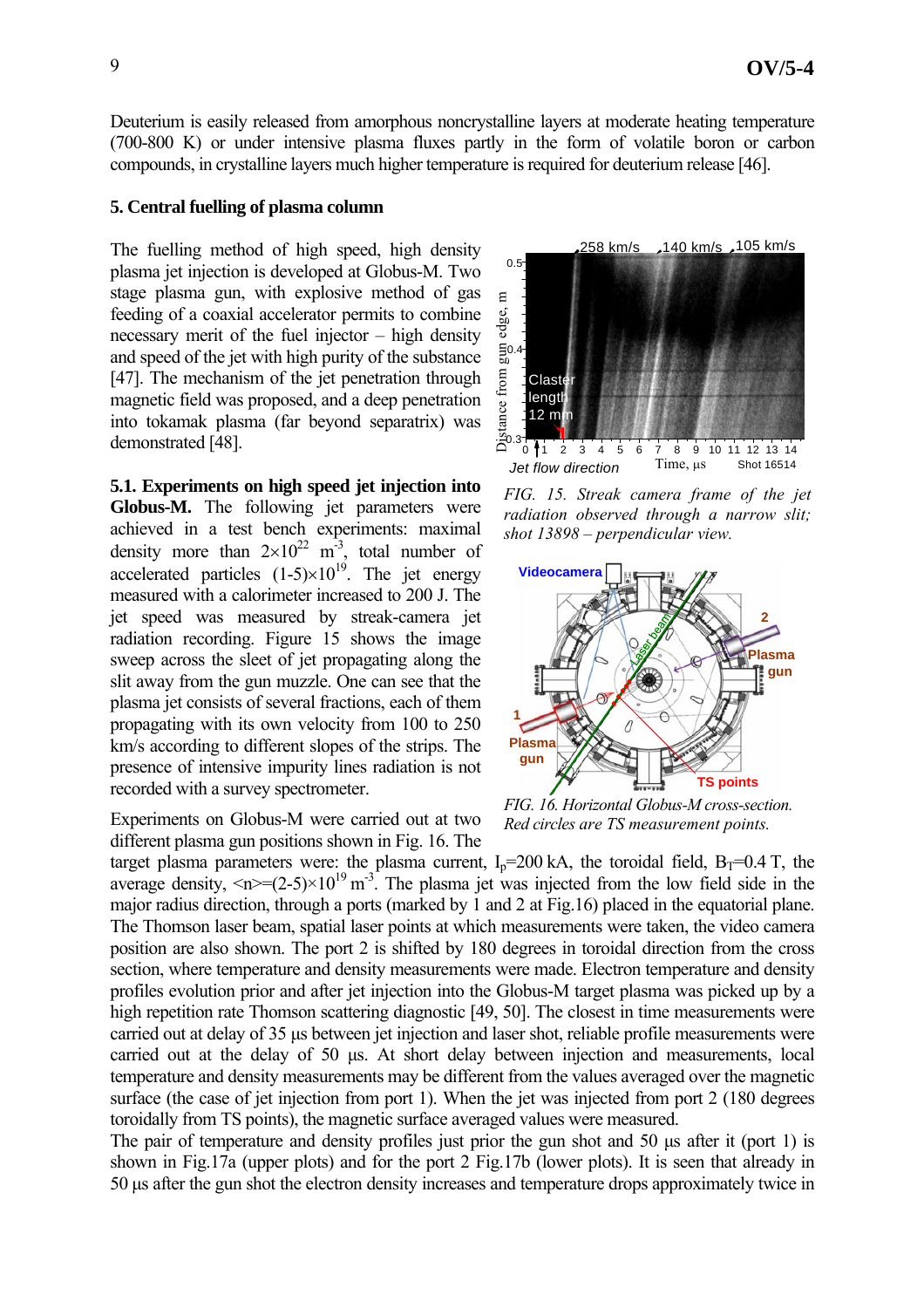both cases. The target plasma density scan was made too. The jet better penetrates to the target plasma with lower density. At  $n_e(0)=5\times10^{19}$  m<sup>-3</sup> the temperature dropped and density grew in the central  $\delta$  300 points (R=38.6, 30.6 cm) more than twice in 50  $\mu$ s after injection, while at  $n_e(0)=8\times10^{19}$  m<sup>-3</sup> the change was by 20-30 % only.

when jet reaches the plasma centre the drop in the *profiles measured before and shortly after the* **5.2. Modeling, objectives and prospects.** Jet penetration depth was estimated on the basis of the  $\frac{1}{2}$ analytical model using the same approach as was developed for pellet injection simulations. The numerical simulation was performed with the code described in [7]. It is demonstrated that at  $t=0.9$   $\mu$ s, electron temperature is immense. While the electron temperature is dropped almost immediately, the density homogenization over the flux surface is



*FIG. 17. Electron density and temperature jet injection, in cross section near the gun (upper pictures, shot #21660) and in remote cross section (lower pictures, shot #22205).* 

much slower and is determined by the sound speed with the jet temperature. Estimated time for the density homogenization is less than 100 µs. The penetration depth to the tokamak plasma grows with increase of the jet velocity and jet density.

During single jet injection pulse, about 20% of the injected particles are captured into tokamak plasma in Globus-M. Consequences of the plasma jet injection effect are strongly dependent on the injected particle fraction with respect to target plasma inventory. Too high injected particle number led to sharp rise of the target plasma density (up to three times) accompanied by even stronger temperature drop that led to the discharge disruption. At a moderate number of injected particles, the density increase up to two times was observed, accompanied by corresponding temperature drop. Plasma column could decrease its MHD stability at that, resulting sometimes in a locked mode development (usually m=2/n=1) through a sufficiently large time after injection (more than 3 ms). At a small jet particle number, when the density increased no more than by 50 % and the temperature dropped no more than twice the plasma remained MHD stable. In all three described cases, the plasma jet penetrated to the tokamak center that is proved by Thomson measurements and video camera observations. Consequently a right choice of the jet parameters makes it possible to grow the column particle number and control the density profile in a discharge, realizing the main particle contribution to the central or peripheral zone. No essential impurities coming in either with the jet, or due to its interaction with tokamak injection port, were recorded. The jet injection did not affect the global characteristics of the tokamak discharge such as plasma current and loop voltage.

Analogy may be done between the plasma jet and pellet injection. In both cases, the penetration ability depends on speed and density of the injected object, and the influence degree to the target plasma is defined by total number of injected particles. At that, decreasing of the particle density in the plasma jet  $(10^{21} - 10^{22} \text{ m}^3)$  by one-two orders of magnitude in comparison with the particle density in the cloud surrounding the pellet  $(10^{23} - 10^{24} \text{ m}^3)$ , is compensated by the corresponding velocity increase. During a pellet injection the spreading of the gas cloud along the magnetic field takes place [51]. In the plasma jet injection experiments also the gas cloud spreading along the magnetic field lines is detected and coincidence of the shape of protuberances spreading along the field with the pitch angle and curvature of the magnetic field lines in the central region of plasma is shown [52].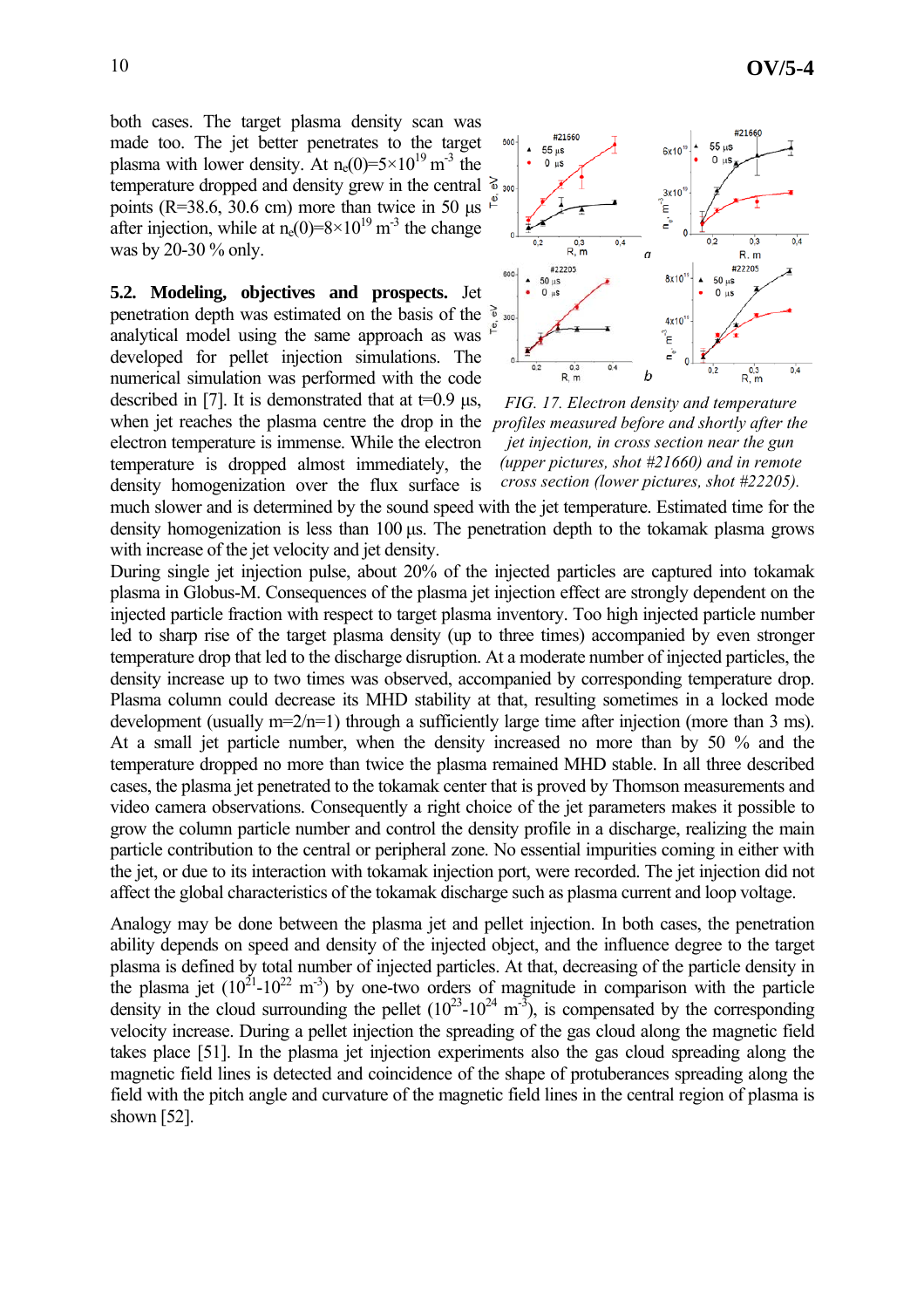During auxiliary heating at Globus-M MHD stable plasma regimes with high value of specific energy content (up to 8 kJ/m<sup>3</sup>) and high beta normalized ( $\beta_N \approx 6$  % m⋅T/MA) were achieved at moderate heating power (<0.8 MW). Fast particle behavior was investigated and their generation, confinement and slowing down in the conditions of low magnetic field during NB injection and ICR heating was clarified. Important feature is that most of regimes were achieved at low value of the edge safety factor, which is unusual for spherical tokamaks,  $2.7 < g<sub>95</sub> < 5$  and small plasma-outer wall gap (3-5 cm). Reliable transition to the H-mode regime was obtained. The different types of Hmodes are accessed (ohmic, NB heated, ICR heated, etc.) and the threshold power was found to be in accordance with international database. Transport barrier was created for the density and no barrier for ion and electron temperatures were detected. Significant diffusion coefficient drop  $(\sim 10$ times) was estimated in the vicinity of separatrix. Experience of the RGTi graphite utilization in the Globus-M spherical tokamak is positive and connected with its high density, low erosion coefficient and poor deuterium sorption ability. A tool for central plasma fuelling on the basis of dense, high velocity plasma jet injection is developed at Globus-M. Injection of the jet with velocity of 200 km/s leads to nearly instantaneous increase of density in the center of plasma column. The plasma density increase is recorded on the magnetic axis of target plasma with 0.2 MA current and density of  $(2 - 5) \times 10^{19}$ m<sup>-3</sup> within 35-50 us after injection started. At the same time electron temperature drops significantly.

The authors would like to thank A.Polevoy and G.Pereversev for their help in ASTRA simulations. This work is supported by the Russian Academy of Science, Ministry of Science and Education, Rosatom (contract H.4a.41.03.08.075) and RFBR grants ## 06-02-08142, 06-02-16709, 06-02-16189, 06-08-00878, 08-02-13537-ofi-c, 08-02-13530-ofi-c, 08-02-00511, 05-08-18044.

### **Appendix 1 : References**

- [1] GUSEV V.K. et al., Tech. Phys., **44** (9), 1054 (1999).
- [2] IRZAK, M.A., et al., Plasma Physics Reports, **25** (8) (1999) 659.
- [3] GUSEV, V.K., et al, Tech. Phys. Lett., **30** (8) (2004) 690.
- [4] VORONIN A.V., et al., Nuclear Fusion, **45** (2005)1039–1045.
- [5] GUSEV V.K. , et al., Nuclear Fusion, **46** (2006) S584-S591.
- [6] SHCHERBININ O.N., et al., Nuclear Fusion, **46** (2006) S592-S577.
- [7] ROZHANSKY V. et al. Nuclear Fusion, **46** (2006) 367-382.
- [8] GUSEV V.K.et al In Proc of 21st IAEA Fusion Energy Conference 2006 Chengdu, China, OV/P-3.
- [9] AYUSHIN B.B. , et al., Plasma Physics Reports **34**(2) (2008) 81-94.
- [10] GYSEV V.K., et al., Tech. Phys., **52** (2007), 1127.
- [11] AKERS R.J., et al., Nucl. Fusion, **42** (2002) No.2, 122-135.
- [12] COX M., et al., Fusion Engineering and Design, 1999, **46**, No. 2-4, 397-404.
- [13] ONO M., et al., Nucl. Fusion, **40** (2000) No. 3Y, 557561.
- [14] IZVOZCHIKOV A.B., et al., Tech. Physics., **37** (1992) 201.
- [15] CHERNYSHEV F.V., et al., Proc. of  $35<sup>th</sup>$  EPS Plasma Phys. Conf., 9 13 June 2008, Hersonissos, Crete, Greece (2008) P-2.097.
- [16] SIGMAR D.J., Varenna Course on Phys. of Plasmas Close to Thermonuclear Conditions, 1, Brussels (1980) 271.
- [17] CHERNYSHEV F.V., et al., Proc. of 34th EPS Conference on Plasma Phys. Warsaw (2007), 2 - 6 July 2007 ECA Vol.**31F**, P-5.107.
- [18] LAO L.L., et al., Nucl. Fusion **25** (1985) 1611.